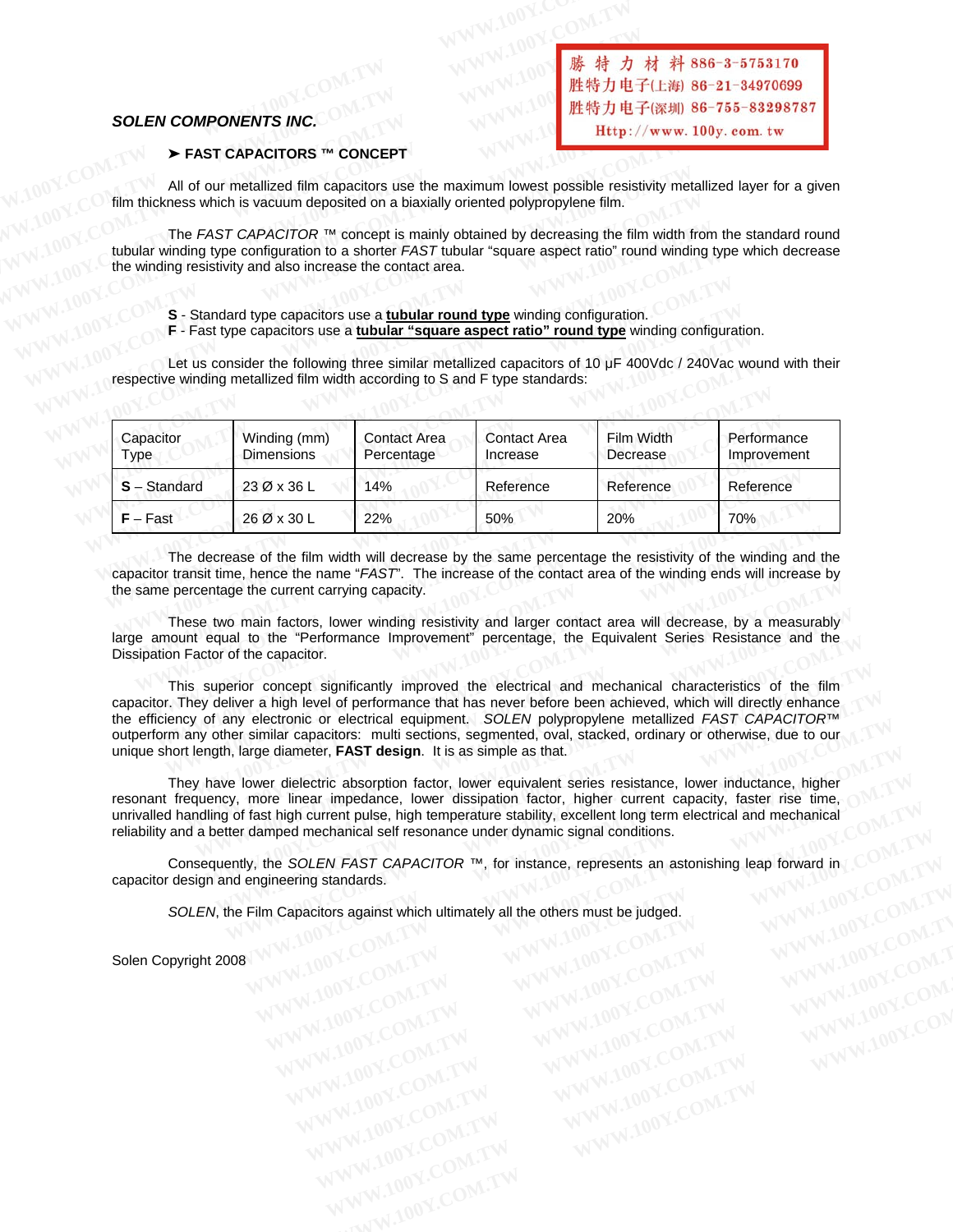# **SOLEN INC.**

# **FAST CAPACITORS METALLIZED POLYPROPYLENE SOLEN INC. WWW.100Y.COM.TW WWW.100Y.COM.TW <b>SOLEN INC. WWW.100Y.COM.TW** WWW.100Y.COM.TW **SOLEN INC. WWW.100Y.COM.TW COM.TW** WWW.100Y.COM.TW **COM.TW** WWW.100Y.COM.TW **COM.TW** WWW.100Y.COM.TW WWW.100Y.COM.TW WWW.100Y.COM. **SOLEN INC. WWW.100Y.COM.TW WWW.100Y.COM.TW SOLEN INC. WW.100Y.COM.TW WWW.100Y.COM.TW WWW.100Y.COM.TW SOLEN INC. WWW.100Y.COM.TW WWW.100Y.COM.TW WWW.100Y.COM.TW WWW.100Y.COM.TW WWW.100Y.COM.TW WWW.100Y.COM.TW WWW.100Y.COM.**

## **● GENERAL INFORMATION**

| <b>SOLEN INC.</b>                                                                                                                |                                                                                                                                                                                                                                                                        |
|----------------------------------------------------------------------------------------------------------------------------------|------------------------------------------------------------------------------------------------------------------------------------------------------------------------------------------------------------------------------------------------------------------------|
| <b>FAST CAPACITORS</b><br><b>METALLIZED POLYPROPYLENE</b>                                                                        |                                                                                                                                                                                                                                                                        |
| <b>• GENERAL INFORMATION</b>                                                                                                     |                                                                                                                                                                                                                                                                        |
| Type                                                                                                                             | : Metallized Film Capacitor.                                                                                                                                                                                                                                           |
| <b>Dielectric</b>                                                                                                                | : Polypropylene Film.                                                                                                                                                                                                                                                  |
| Electrodes                                                                                                                       | : Aluminum Metallized, Vacuum Deposited.                                                                                                                                                                                                                               |
| Construction<br>Winding                                                                                                          | : Round Tubular "Square Aspect Ratio" Type, Axial Leads.<br>: Bifilar Extended Metallized Film.                                                                                                                                                                        |
| Contact                                                                                                                          | : Non-Inductive, Zinc Thermally Sprayed Extended Film.                                                                                                                                                                                                                 |
| Coating                                                                                                                          | : Black Plastic Tape Wrapped, Grey Epoxy Resin Sealed.                                                                                                                                                                                                                 |
| Leads                                                                                                                            | : Tinned Plated Oxygen Free Pure Copper.                                                                                                                                                                                                                               |
|                                                                                                                                  |                                                                                                                                                                                                                                                                        |
| <b>• TECHNICAL DATA</b>                                                                                                          |                                                                                                                                                                                                                                                                        |
| Capacitance Range/Tolerance<br><b>Dielectric Constant</b><br>Dielectric Absorption Factor<br><b>Equivalent Series Resistance</b> | : 0.1  330 $\mu$ F, E 24 series, $\pm$ 5 %, $\pm$ 2 %. (see specifications for details)<br>: 2.1 $\varepsilon_{r}$ , non-polar dielectric.<br>: ≤ .05 % @ 20 °C.<br>: Extremely low. (see specifications for details)<br>بالمرجان ومرومات والمقاربا المراوية والاستقام |

# **● TECHNICAL DATA**

| Contact<br>Coating<br>Leads                                                                                                                                                                                                                                                                                                                                                                                                                  | : Non-Inductive, Zinc Thermally Sprayed Extended Film.<br>: Black Plastic Tape Wrapped, Grey Epoxy Resin Sealed.<br>: Tinned Plated Oxygen Free Pure Copper.                                                                                                                                                                                                                                                                                                                                                                                                                                                                                                                                                                                                                                          |
|----------------------------------------------------------------------------------------------------------------------------------------------------------------------------------------------------------------------------------------------------------------------------------------------------------------------------------------------------------------------------------------------------------------------------------------------|-------------------------------------------------------------------------------------------------------------------------------------------------------------------------------------------------------------------------------------------------------------------------------------------------------------------------------------------------------------------------------------------------------------------------------------------------------------------------------------------------------------------------------------------------------------------------------------------------------------------------------------------------------------------------------------------------------------------------------------------------------------------------------------------------------|
| ● TECHNICAL DATA                                                                                                                                                                                                                                                                                                                                                                                                                             |                                                                                                                                                                                                                                                                                                                                                                                                                                                                                                                                                                                                                                                                                                                                                                                                       |
| Capacitance Range/Tolerance<br><b>Dielectric Constant</b><br>Dielectric Absorption Factor<br><b>Equivalent Series Resistance</b><br>Self Inductance<br><b>Dissipation Factor</b><br><b>Insulation Resistance</b><br><b>Temperature Coefficient</b><br>Temperature Range<br><b>Test Voltage</b><br><b>Rated Voltage</b><br><b>Dielectric Thickness</b><br><b>Metal Layers Thickness</b><br><b>Metal Layers Conductivity</b><br>Leads Diameter | : $0.1$ 330 µF, E 24 series, $\pm 5$ %, $\pm 2$ %. (see specifications for details)<br>: 2.1 $\varepsilon_{r}$ , non-polar dielectric.<br>: ≤ .05 % @ 20 °C.<br>: Extremely low. (see specifications for details)<br>: $\leq$ 12 nH with 6 mm leads.<br>: Extremely low. (see specifications for details)<br>: ≥ 100,000 MΩ @ 20 °C.<br>: -200 × 10 <sup>-6</sup> / °C.<br>: -55 °C to +85 °C.<br>: $1.5 \times Vr$ for 5 sec.<br>: PA = 250Vdc/150Vac, PB = 400Vdc/250Vac, PPE = 630Vdc/330Vac<br>$PB = 5 \mu m$ ,<br>$PPE = 6 \mu m$<br>: PA = 4 $\mu$ m,<br>$PB = 0.04 \mu m$ ,<br>$PPE = 0.02 \mu m$<br>: PA = .03 $\mu$ m,<br>$P = 1.5 - 3 \Omega / cm^2$ PB = 1 - 2 $\Omega / cm^2$<br>PPE = $2 - 4 Ω / cm2$<br>$: 0.8, 1.0, 1.2, 1.5 \text{ mm } \emptyset$ . (see specifications for details) |
| $\blacktriangleright$ FEATURE                                                                                                                                                                                                                                                                                                                                                                                                                |                                                                                                                                                                                                                                                                                                                                                                                                                                                                                                                                                                                                                                                                                                                                                                                                       |
| Special Tubular "Square Aspect Ratio" Type Construction.<br>High Conductivity Metallization.<br>Soldered Lead Termination.<br>High Current Capacity.<br>High Frequency and Temperature Stability.<br>Excellent Long Term Electrical and Mechanical Reliability.<br>No Short Term and / or Long Term Signal Aberration.                                                                                                                       |                                                                                                                                                                                                                                                                                                                                                                                                                                                                                                                                                                                                                                                                                                                                                                                                       |

### **● FEATURE**

Special Tubular "Square Aspect Ratio" Type Construction. High Conductivity Metallization. Soldered Lead Termination. High Current Capacity. High Frequency and Temperature Stability. Excellent Long Term Electrical and Mechanical Reliability. No Short Term and / or Long Term Signal Aberration. Unrivaled Handling of Fast High Current Pulse. CRICKINGS PRESS PRESS PRESS PRESS PRESS PRESS PRESS PRESS PRESS PRESS PRESS PRESS PRESS 2 (Cm<sup>2</sup> PB = 1 - 2 Ω / cm<sup>2</sup> PPE = 2 - 4 Ω / cm<sup>2</sup><br>
(0.8, 1.0, 1.2, 1.5 mm Ø. (see specifications for details)<br> **WEINTY BOOK PRESS P EXECUTE: 1.0.8, 1.0, 1.2, 1.5 mm Ø. (see specifications for details)**<br> **Medilization.**<br> **Medilization.**<br> **Medilization.**<br> **Medilization.**<br> **MEDICITY AND ACCOM.TW**<br> **MEDICITY AND ACCOM.TWREFINE COM.TWREFINE COM.TWREFINE CO WARE Assert Ratio" Type Construction.**<br>
Media Aspect Ratio" Type Construction.<br>
WARD 100Y.COM.TW <br>
MEDIA Assorption Factor.<br> **COM.TW PERIODICAL ASSOCIATION**<br> **COM.TW PERIODICAL ASSOCIATION** COMENT PUBLIC COMENT PUBLIC COM **WWW.100Y.COM.TW WWW.100Y.COM.TW WWW.100Y.COM.TW Example 2008 AND MANUS COM.TW WWW.100Y.COM.TW PRESSURE COM.TW COM.TW PRESSURE COMPANY COMPANY COMPANY COMPANY COMPANY COMPANY COMPANY COMPANY COMPANY COMPANY COMPANY COMPANY COMPANY COMPANY COMPANY COMPANY COMPANY COMPANY Example Stability.**<br>
WWW.100Y.COM.TW <br>
COM.TW **Example Stability.**<br> **EXAMING EXAMINE COM.TW WWW.100Y.COM.TW WWW.100Y.COM.TW**<br> **EXAMING EXAMINE COM.TW WWW.100Y.COM.TW WWW.100Y.COM.TW**<br> **EXAMING EXAMINE COM.TW WWW.100Y.CO Example Stability.**<br>
WANCE THE Signal Aberration.<br>
WANCE COMPANY AND ACOMPANY AND MANY AND COMPANY AND COMPANY<br> **WANCE** COMPANY AND ACOMPANY AND MANY AND COMPANY AND COMPANY<br> **WANCE** COMPANY AND MANY AND COMPANY AND MANY

## **● ELECTRICAL PERFORMANCE**

Very Low Dielectric Absorption Factor. Very Low Equivalent Series Resistance. Very Low Inductance. Very High Resonant Frequency. Ultra Linear Impedance Characteristics. Very Low Dissipation Factor. Very High Insulation Resistance.<br>
Were High Insulation Resistance.<br>
Were High Insulation Resistance. **WWW.100Y.COM.TW WWW.100Y.COM.TW COM.TW COM.TW COM.TW COM.TW COM.TW COM.TW COM.TW COM.TW COM.TW COM.TW COM.TW COM.TW COM.TW COM.TW COM.TW COM.TW COM.TW COM.TW COM.TW COM.TW COM.TW COM.TW COM.TW COM.TW COM.TW COM.TW COM.TW WWW.100Y.COM.TW WWW.100Y.COM.TW WWW.100Y.COM.TW COM.TW WWW.100Y.COM.TW WWW.100Y.COM.TW WWW.100Y.COM.TW WWW.100Y.COM.TW WWW.100Y.COM.TW WWW.100Y.COM.TW WWW.100Y.COM.TW WWW.100Y.COM.TW WWW.100Y.COM.TW WWW.100Y.COM.TW WWW.10 ICE. COMPANY AND ANTENT WWW.100Y.COM.TW WWW.100Y.COM.TW WWW.100Y.COM.TW WWW.100Y.COM.TW WWW.100Y.COM.TW WWW.100Y.COM.TW WWW.100Y.COM.TW WWW.100Y.COM.TW WWW.100Y.COM.TW WWW.100Y.COM.TW WWW.100Y.COM.TW WWW.100Y.COM.TW WWW.1 Factor. COM.TW AWWW.100Y.COM.TW COM.TW AWW.100Y.COM.TW AWWW.100Y.COM.TW AWWW.100Y.COM.TW AWWW.100Y.COM.TW AWWW.100Y.COM.TW AWWW.100Y.COM.TW AWWW.100Y.COM.TW AWWW.100Y.COM.TW AWWW.100Y.COM.TW AWWW.100Y.COM.TW AWWW.100Y.COM WWW.100Y.COM.TW WWW.100Y.COM.TW AWW.100Y.COM.TW WWW.100Y.COM.TW WWW.100Y.COM.TW WWW.100Y.COM.TW WWW.100Y.COM.TW WWW.100Y.COM.TW WWW.100Y.COM.TW WWW.100Y.COM.TW WWW.100Y.COM.TW WWW.100Y.COM.TW WWW.100Y.COM.TW WWW.100Y.COM.**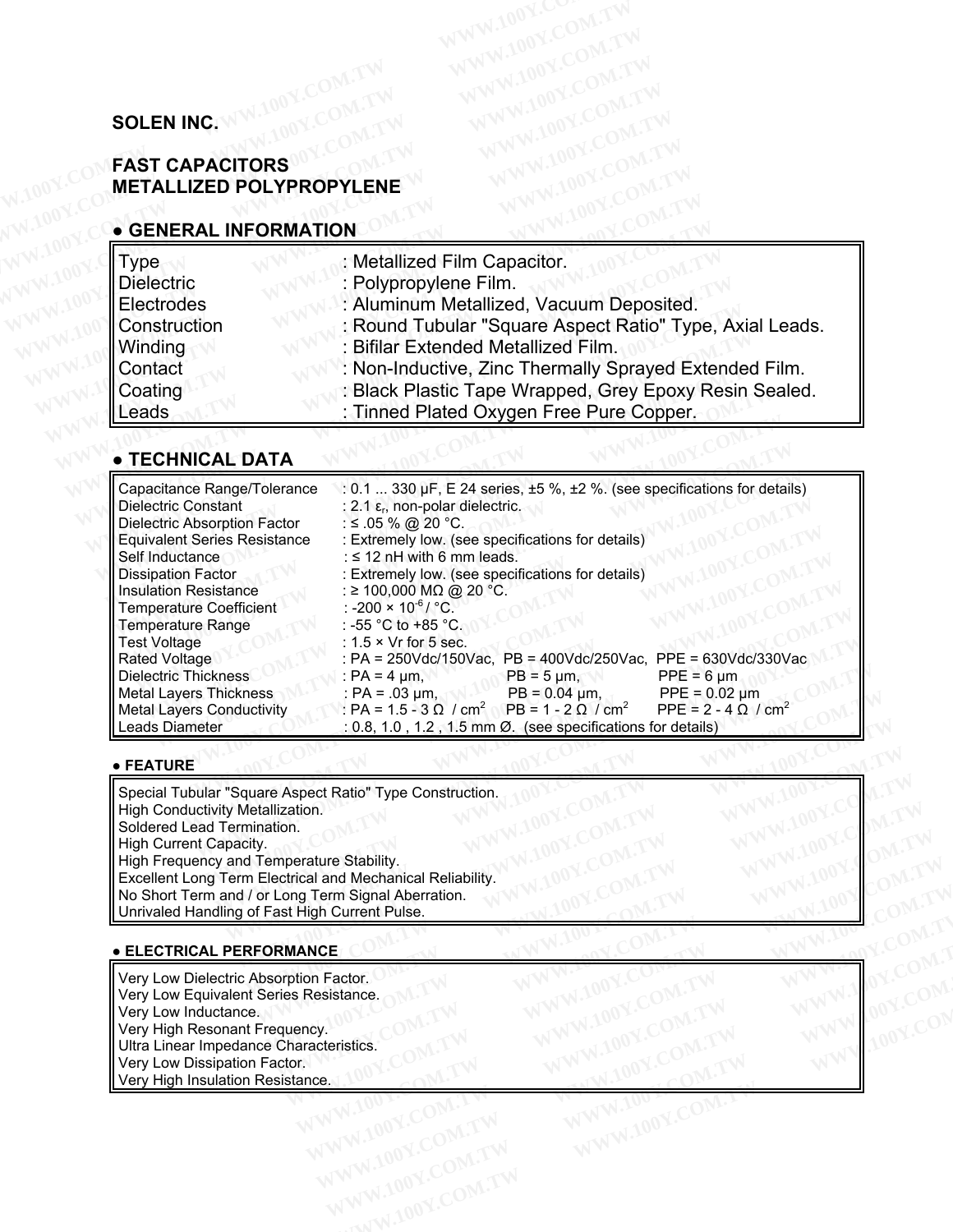|                              | FAST CAPACITORS                      |                  |                                                  |                                    |       |                                   | Dissipation Factor (%) ±10%                     |                      |                    |                               |  |
|------------------------------|--------------------------------------|------------------|--------------------------------------------------|------------------------------------|-------|-----------------------------------|-------------------------------------------------|----------------------|--------------------|-------------------------------|--|
|                              | METALLIZED POLYPROPYLENE             |                  |                                                  |                                    |       |                                   |                                                 | Dimensions (mm) ±10% |                    |                               |  |
|                              |                                      |                  |                                                  |                                    |       |                                   |                                                 |                      |                    |                               |  |
| PA                           | 250Vdc/150Vac                        |                  |                                                  |                                    |       | PB                                | 400 Vdc/250Vac                                  |                      |                    |                               |  |
|                              | P/N Capacitance/DF                   |                  | $\mathbf{x}$ $\mathbf{L}$                        | x <sub>1</sub>                     |       | P/N                               | Capacitance/DF x L x l                          |                      |                    |                               |  |
|                              | PA100 1.0 mfd .0001 11 x 22 0.8 x 30 |                  |                                                  |                                    |       | PB100 1.0 mfd .0001 12 x 22 0.8 x |                                                 |                      |                    |                               |  |
| <b>PA110</b>                 |                                      |                  | 1.1 mfd .0001 11 x 22 0.8 x 30                   |                                    |       | PB110                             | 1.1 mfd .0001 14 x 22 0.8 x                     |                      |                    |                               |  |
| <b>PA120</b>                 |                                      |                  | 1.2 mfd .0001 11 x 22 0.8 x 30                   |                                    |       | PB120 1.2 mfd .0001               |                                                 |                      | $14 \times 22$     | $0.8 \times$                  |  |
| <b>PA130</b>                 | $1.3$ mfd $.0001$                    |                  | $12 \times 22$<br>1.5 mfd .0001 13 x 22 0.8 x 30 | $0.8 \times 30$                    |       | <b>PB130</b>                      | 1.3 mfd .0001 15 x 22                           |                      |                    | $0.8 \times$<br>14 x 27 0.8 x |  |
| <b>PA150</b><br><b>PA160</b> |                                      |                  | $1.6 \text{ mfd} 0001 13 \times 22$              | $0.8 \times 30$                    |       | <b>PB150</b><br>PB160             | $1.5$ mfd $.0001$<br>$1.6$ mfd $.0001$          |                      |                    | 14 x 27 0.8 x                 |  |
| <b>PA180</b>                 |                                      |                  | 1.8 mfd .0001 14 x 22 0.8 x 30                   |                                    |       | <b>PB180</b>                      | 1.8 mfd .0001 15 x 27 0.8 x                     |                      |                    |                               |  |
| <b>PA200</b>                 |                                      |                  | 2.0 mfd .0001 13 x 27 0.8 x 30                   |                                    |       | <b>PB200</b>                      | 2.0 mfd .0001 16 x 27 0.8 x                     |                      |                    |                               |  |
| <b>PA220</b>                 |                                      |                  | 2.2 mfd .0001 13 x 27 0.8 x 30                   |                                    |       | فمالات بالكاكب                    | PB220 2.2 mfd .0001 16 x 27 0.8 x               |                      |                    |                               |  |
| PA240                        | 2.4 mfd .0001 14 x 27 0.8 x 30       |                  |                                                  |                                    |       | <b>PB240</b>                      | 2.4 mfd .0001 16 x 28 0.8 x                     |                      |                    |                               |  |
| <b>PA270</b>                 | 2.7 mfd .0001                        |                  | 15 x 27 0.8 x 30                                 |                                    |       | <b>PB270</b>                      | 2.7 mfd .0001 17 x 28 0.8 x                     |                      |                    |                               |  |
| <b>PA300</b>                 | 3.0 mfd .0001                        |                  | $15 \times 27$                                   | $0.8 \times 30$                    |       | <b>PB300</b>                      | 3.0 mfd .0001                                   |                      | $18 \times 28$     | $0.8 \times$                  |  |
| <b>PA330</b>                 |                                      |                  | 3.3 mfd .0002 16 x 28 0.8 x 30                   |                                    |       | <b>PB330</b>                      | 3.3 mfd .0002 17 x 33                           |                      |                    | $0.8 \times$                  |  |
| PA360                        |                                      |                  | 3.6 mfd .0002 16 x 28                            | $0.8 \times 30$                    |       | PB360                             | 3.6 mfd .0002                                   |                      |                    | 18 x 33 0.8 x                 |  |
| PA390                        |                                      |                  | 3.9 mfd .0002 17 x 28 0.8 x 30                   |                                    |       | PB390                             | 3.9 mfd .0002 18 x 33 0.8 x                     |                      |                    |                               |  |
| <b>PA430</b>                 |                                      |                  | 4.3 mfd .0002 18 x 28 0.8 x 30                   |                                    |       | PB430                             | 4.3 mfd .0002 19 x 33 0.8 x                     |                      |                    |                               |  |
| <b>PA470</b>                 |                                      |                  | 4.7 mfd .0002 19 x 28 0.8 x 30                   |                                    |       | PB470                             | 4.7 mfd .0002 20 x 33 1.0 x                     |                      |                    |                               |  |
| <b>PA510</b>                 |                                      |                  | 5.1 mfd .0002 17 x 32 0.8 x 30                   |                                    |       | <b>PB510</b>                      | 5.1 mfd .0002                                   |                      |                    | 21 x 33 1.0 x                 |  |
| PA560                        |                                      |                  | 5.6 mfd .0002 18 x 32                            | $0.8 \times 35$                    |       | PB560                             | 5.6 mfd .0002                                   |                      |                    | 22 x 33 1.0 x                 |  |
| PA620                        | 6.2 mfd .0002                        |                  | $19 \times 32$                                   | $0.8 \times 35$                    |       | PB620                             | 6.2 mfd .0002                                   |                      | 23 x 33            | 1.0 x                         |  |
| PA680<br><b>PA750</b>        |                                      |                  | 6.8 mfd .0003 20 x 32<br>7.5 mfd .0003 21 x 33   | $0.8 \times 35$<br>$0.8 \times 35$ |       | PB680<br><b>PB750</b>             | 6.8 mfd .0003<br>7.5 mfd .0003                  |                      | 25 x 33            | 24 x 33 1.0 x<br>$1.0 \times$ |  |
| PA820                        |                                      |                  | 8.2 mfd .0003 21 x 33                            | $1.0 \times 35$                    |       | <b>PB820</b>                      | 8.2 mfd .0003 24 x 38 1.0 x                     |                      |                    |                               |  |
| <b>PA910</b>                 |                                      |                  | $9.1$ mfd $.0003 - 23$ x 33                      | $1.0 \times 35$                    |       | <b>PB910</b>                      | 9.1 mfd .0003 25 x 38                           |                      |                    | $1.0 \times$                  |  |
| PA1000                       | 10 mfd                               | .0003            | 24 x 33                                          | $1.0 \times 35$                    |       | PB1000                            | 10 mfd                                          | .0003                | 26 x 38            | 1.0 x                         |  |
| PA1100                       | 11 mfd                               | .0003            | 22 x 38                                          | $1.0 \times 35$                    |       | <b>PB1100</b>                     | 11 mfd                                          | .0003                | 28 x 38            | $1.0$ $x$                     |  |
| PA1200                       | 12 mfd                               | .0004            | 23 x 38                                          | $1.0 \times 35$                    |       | PB1200                            | 12 mfd                                          | .0004                | 29 x 38            | 1.0 x                         |  |
| PA1300                       | 13 mfd                               | .0004            | 24 x 38                                          | $1.0 \times 35$                    |       | <b>PB1300</b>                     | 13 mfd                                          | .0004                | 27 x 45            | 1.0 x                         |  |
| PA1500                       | 15 mfd                               | .0004            | 26 x 38                                          | $1.0 \times 35$                    |       | <b>PB1500</b>                     | 15 mfd                                          | .0004                | 29 x 45            | 1.0 x                         |  |
| PA1600                       | 16 mfd                               | .0004            | 27 x 38                                          | $1.0 \times 35$                    |       | PB1600                            | $16$ mfd                                        | .0004                | 29 x 45            | 1.0 x                         |  |
| PA1800                       | 18 mfd                               | .0004            | 26 x 43                                          | $1.0 \times 40$                    |       | <b>PB1800</b>                     | 18 mfd                                          | .0004                | $31 \times 45$     | $1.0 \times$                  |  |
| PA2000<br>$- - - - - - -$    | 20 mfd                               | .0004            | 28 x 43 1.0 x 40                                 |                                    | $---$ | PB2000<br>------                  | $-20$ mfd<br>سائلا تم                           | $.0004 -$            | 33 x 45            | $1.0 \times$                  |  |
| PA2200                       | 22 mfd                               | .0005            | 29 x 43 1.0 x 40                                 |                                    |       | PB2200                            | 22 mfd                                          | .0005                | $34 \times 45$     | 1.0 x                         |  |
| PA2400                       | 24 mfd                               | .0005            | 30 x 43                                          | $1.0 \times 40$                    |       | PB2400                            | 24 mfd                                          | .0005                | 36 x 45            | 1.0 x                         |  |
| PA2700                       | 27 mfd                               | .0005            | $32 \times 43$                                   | $1.0 \times 40$                    |       | PB2700                            | 27 mfd                                          | .0005                | $34 \times 53$     | $1.2 \times$                  |  |
| PA3000                       | 30 mfd                               | .0006            | $31 \times 48$                                   | $1.0 \times 45$                    |       | <b>PB3000</b>                     | 30 mfd                                          | .0006                | 36 x 53            | $1.2 \times$                  |  |
| PA3300<br>PA3600             | 33 mfd                               | .0006<br>.0007   | $33 \times 48$                                   | $1.0 \times 45$                    |       | PB3300                            | 33 mfd<br>36 mfd                                | .0006                | 38 x 53            | $1.2 \times$                  |  |
| PA3900                       | 36 mfd<br>39 mfd                     | .0007            | 34 x 48<br>36 x 48                               | $1.0 \times 45$<br>$1.0 \times 45$ |       | PB3600<br><b>PB3900</b>           | 39 mfd                                          | .0007<br>.0007       | 40 x 53<br>40 x 60 | 1.2 x<br>1.2 x                |  |
| PA4300                       | 43 mfd                               | .0008            | 37 x 48 1.0 x 45                                 |                                    |       | PB4300                            | 43 mfd                                          | .0008                | 42 x 60            | $1.2 \times$                  |  |
| PA4700                       | --------<br>47 mfd                   | -------<br>.0008 | --------<br>37 x 53                              | ----------<br>$1.2 \times 45$      |       | PB4700                            | رد د د که کارهان تهیچ د د د تلا کام<br>$47$ mfd | -------<br>.0008     | --------           | 44 x 60 1.2 x                 |  |
| PA5100                       | 51 mfd                               | .0009            | 38 x 53 1.2 x 45                                 |                                    |       | <b>PB5100</b>                     | 51 mfd                                          | .0009                | 45 x 60            | $1.2 \times$                  |  |
| PA5600                       | 56 mfd                               | .0009            | 40 x 53                                          | $1.2 \times 45$                    |       | PB5600                            | 56 mfd                                          | .0009                | 45 x 60            | 1.6 x                         |  |
| PA6200                       | 62 mfd                               | .001             | 41 x 60                                          | $1.2 \times 45$                    |       | PB6200                            | 62 mfd                                          | .001                 | 47 x 65            | 1.6 x                         |  |
| PA6800                       | 68 mfd                               | .001             | 43 x 60                                          | $1.2 \times 45$                    |       | PB6800                            | 68 mfd                                          | .001                 | 49 x 65            | 1.6 x                         |  |
| PA7500                       | 75 mfd                               | .001             | 44 x 60                                          | $1.2 \times 45$                    |       | <b>PB7500</b>                     | 75 mfd                                          | .001                 | 52 x 65            | 1.6 x                         |  |
| PA8200                       | 82 mfd                               | .001             | 46 x 60                                          | $1.2 \times 45$                    |       | <b>PB8200</b>                     | 82 mfd                                          | .001                 | 54 x 65            | 1.6 x                         |  |
| PA9100                       | 91 mfd                               | .001             | 49 x 60                                          | $1.2 \times 45$                    |       | PB9100                            | 91 mfd                                          | $\sim$ .001          | 57 x 65            | 1.6 x                         |  |
|                              | PA10000 100 mfd .001                 |                  | 49 x 65 1.6 x 55                                 |                                    |       |                                   | PB10000 100 mfd .001                            |                      |                    | 56 x 72 1.6 x                 |  |
|                              |                                      |                  |                                                  |                                    |       |                                   |                                                 |                      |                    |                               |  |

#### FAST CAPACITORS AND RESERVE TO A RESERVE THAT CAPACITORS AND RESERVE TO A RESERVE TO A RESERVE TO A RESERVE TO METALLIZED POLYPROPYLENE DIMENSIONS (mm)  $\pm 10$ %

#### PA 250Vdc/150Vac 100 PB 400 Vdc/250Vac

|                  | MEIALLIZED POLIPROPILENE                                                  |                           |                |  | V.100Y.COM.                    |     |                                                                                            |                                                                         | DIMENSIONS (MM) ±10%      |                                 |                  |  |  |
|------------------|---------------------------------------------------------------------------|---------------------------|----------------|--|--------------------------------|-----|--------------------------------------------------------------------------------------------|-------------------------------------------------------------------------|---------------------------|---------------------------------|------------------|--|--|
| PA               | 250Vdc/150Vac                                                             |                           |                |  |                                |     | PB                                                                                         | 400 Vdc/250Vac                                                          |                           |                                 |                  |  |  |
|                  | P/N Capacitance/DF                                                        |                           | $X$ L          |  |                                | x 1 | P/N                                                                                        | Capacitance/DF x L x l                                                  |                           |                                 |                  |  |  |
| <b>PA100</b>     | 1.0 mfd .0001 11 x 22 0.8 x 30                                            |                           |                |  |                                |     | <b>PB100</b>                                                                               | $1.0$ mfd $.0001$ $12$ $x$ $22$                                         |                           |                                 | $0.8 \times 30$  |  |  |
| PA110            | 1.1 mfd .0001                                                             |                           | $11 \times 22$ |  | $0.8 \times 30$                |     | <b>PB110</b>                                                                               | 1.1 mfd .0001                                                           |                           | 14 x 22                         | $0.8 \times 30$  |  |  |
| PA120            | 1.2 mfd .0001 11 x 22                                                     |                           |                |  |                                |     | $0.8 \times 30$<br>$0.8 \times 30$<br>$0.8 \times 30$<br>$0.8 \times 30$<br>PB130<br>PB150 | 1.2 mfd .0001                                                           |                           | 14 x 22                         | $0.8 \times 30$  |  |  |
| PA130            | 1.3 mfd .0001 12 x 22                                                     |                           |                |  |                                |     |                                                                                            | 1.3 mfd .0001 15 x 22                                                   |                           |                                 | $0.8 \times 30$  |  |  |
| PA150            | 1.5 mfd .0001 13 x 22 0.8 x 30                                            |                           |                |  |                                |     | <b>PB150</b>                                                                               | $1.5$ mfd $.0001$ 14 x 27                                               |                           |                                 | $0.8 \times 30$  |  |  |
| PA160            | 1.6 mfd .0001 13 x 22                                                     |                           |                |  | $0.8 \times 30$                |     | <b>PB160</b>                                                                               | 1.6 mfd .0001                                                           |                           | $14 \times 27$                  | $0.8 \times 30$  |  |  |
| PA180            | 1.8 mfd .0001 14 x 22 0.8 x 30                                            |                           |                |  |                                |     | <b>PB180</b>                                                                               | 1.8 mfd .0001 15 x 27                                                   |                           |                                 | $0.8 \times 30$  |  |  |
| PA200            | 2.0 mfd .0001 13 x 27 0.8 x 30                                            |                           |                |  |                                |     | <b>PB200</b>                                                                               | 2.0 mfd .0001 16 x 27                                                   |                           |                                 | $0.8 \times 30$  |  |  |
| PA220            | 2.2 mfd .0001 13 x 27 0.8 x 30                                            |                           |                |  |                                |     | <b>PB220</b>                                                                               | 2.2 mfd .0001 16 x 27                                                   |                           |                                 | $0.8 \times 30$  |  |  |
| PA240            | 2.4 mfd .0001 14 x 27 0.8 x 30                                            |                           |                |  |                                |     | <b>PB240</b>                                                                               | 2.4 mfd .0001 16 x 28                                                   |                           |                                 | $0.8 \times 30$  |  |  |
| PA270            | 2.7 mfd .0001 15 x 27                                                     |                           |                |  | $0.8 \times 30$                |     | <b>PB270</b>                                                                               | 2.7 mfd .0001 17 x 28                                                   |                           |                                 | $0.8 \times 30$  |  |  |
| PA300            | 3.0 mfd .0001 15 x 27                                                     |                           |                |  | $0.8 \times 30$                |     | PB300                                                                                      | 3.0 mfd .0001                                                           |                           | $18 \times 28$                  | $0.8 \times 30$  |  |  |
| PA330            | 3.3 mfd .0002 16 x 28 0.8 x 30                                            |                           |                |  |                                |     | <b>PB330</b>                                                                               | 3.3 mfd .0002 17 x 33                                                   |                           |                                 | $0.8 \times 35$  |  |  |
| PA360            | 3.6 mfd .0002 16 x 28 0.8 x 30                                            |                           |                |  |                                |     | PB360                                                                                      | 3.6 mfd .0002 18 x 33                                                   |                           |                                 | $0.8 \times 35$  |  |  |
| PA390            | 3.9 mfd .0002 17 x 28 0.8 x 30                                            |                           |                |  |                                |     | PB390<br><b>PB430</b>                                                                      | 3.9 mfd .0002 18 x 33 0.8 x 35                                          |                           |                                 |                  |  |  |
| PA430            | 4.3 mfd.0002 18 x 28 0.8 x 30                                             |                           |                |  |                                |     | ------                                                                                     | 4.3 mfd .0002 19 x 33                                                   |                           |                                 | $0.8 \times 35$  |  |  |
| PA470            | 4.7 mfd .0002 19 x 28 0.8 x 30                                            |                           |                |  |                                |     | PB470                                                                                      | 4.7 mfd .0002 20 x 33 1.0 x 35                                          |                           |                                 |                  |  |  |
| PA510            | 5.1 mfd .0002 17 x 32                                                     |                           |                |  | $0.8 \times 30$                |     | <b>PB510</b>                                                                               | 5.1 mfd .0002                                                           |                           | 21 x 33 1.0 x 35                |                  |  |  |
| PA560            | 5.6 mfd .0002 18 x 32                                                     |                           |                |  | $0.8 \times 35$                |     | PB560                                                                                      | 5.6 mfd .0002 22 x 33 1.0 x 35                                          |                           |                                 |                  |  |  |
| PA620            | 6.2 mfd .0002                                                             |                           | 19 x 32        |  | $0.8 \times 35$                |     | PB620                                                                                      | $6.2 \text{ mfd} 0002$                                                  |                           | 23 x 33                         | $1.0 \times 35$  |  |  |
| PA680            | 6.8 mfd .0003 20 x 32                                                     |                           |                |  | $0.8 \times 35$                |     | PB680                                                                                      | 6.8 mfd .0003 24 x 33 1.0 x 35                                          |                           |                                 |                  |  |  |
| PA750            | 7.5 mfd .0003 21 x 33                                                     |                           |                |  | $0.8 \times 35$                |     | <b>PB750</b>                                                                               | 7.5 mfd .0003 25 x 33                                                   |                           |                                 | $1.0 \times 35$  |  |  |
| PA820            | 8.2 mfd .0003 21 x 33 1.0 x 35                                            |                           |                |  |                                |     | <b>PB820</b>                                                                               | 8.2 mfd .0003 24 x 38 1.0 x 35                                          |                           |                                 |                  |  |  |
| PA910            | 9.1 mfd .0003 23 x 33 1.0 x 35<br>__W_\______@QQ\`_______Q_Y\_________Y\_ |                           |                |  |                                |     | <b>PB910</b>                                                                               | 9.1 mfd .0003 25 x 38 1.0 x 35                                          |                           |                                 |                  |  |  |
| PA1000           | $10$ mfd                                                                  | $.0003$ 24 x 33 1.0 x 35  |                |  |                                |     | PB1000                                                                                     | 10 mfd .0003 26 x 38 1.0 x 35                                           |                           |                                 |                  |  |  |
| PA1100           | 11 $mfd$                                                                  | .0003                     | $22 \times 38$ |  | $1.0 \times 35$                |     | <b>PB1100</b>                                                                              | $11 \text{ mfd}$                                                        | .0003                     | 28 x 38 1.0 x 35                |                  |  |  |
| PA1200           | 12 mfd                                                                    | .0004                     | 23 x 38        |  | $1.0 \times 35$                |     | <b>PB1200</b>                                                                              | 12 mfd                                                                  | $.0004$ 29 x 38 1.0 x 35  |                                 |                  |  |  |
| PA1300           | 13 $mfd$                                                                  | .0004                     | 24 x 38        |  | $1.0 \times 35$                |     | <b>PB1300</b>                                                                              | $13$ mfd                                                                | .0004                     | 27 x 45 1.0 x 40                |                  |  |  |
| PA1500           | 15 mfd                                                                    | .0004                     | $26 \times 38$ |  | $1.0 \times 35$                |     | <b>PB1500</b>                                                                              | 15 mfd                                                                  | $.0004$ 29 x 45 1.0 x 45  |                                 |                  |  |  |
| PA1600           | $16$ mfd                                                                  | $.0004$ 27 x 38 1.0 x 35  |                |  |                                |     | <b>PB1600</b>                                                                              | $16$ mfd                                                                | .0004                     | $-29 \times 45$ 1.0 $\times$ 40 |                  |  |  |
| PA1800           | 18 mfd                                                                    | .0004                     | $26 \times 43$ |  | $1.0 \times 40$                |     | <b>PB1800</b>                                                                              | 18 mfd                                                                  | $.0004$ 31 x 45 1.0 x 40  |                                 |                  |  |  |
|                  | PA2000 20 mfd                                                             | $.0004$ 28 x 43 1.0 x 40  |                |  |                                |     |                                                                                            | PB2000 20 mfd .0004 33 x 45 1.0 x 40                                    |                           |                                 |                  |  |  |
| PA2200           | 22 mfd                                                                    | .0005                     |                |  | 29 x 43 1.0 x 40               |     | PB2200                                                                                     | 22 mfd                                                                  | $.0005$ 34 x 45 1.0 x 40  |                                 |                  |  |  |
| PA2400           | 24 mfd                                                                    | .0005                     | $30 \times 43$ |  | $1.0 \times 40$                |     | PB2400                                                                                     | $24$ mfd                                                                | .0005                     | 36 x 45                         | $1.0 \times 40$  |  |  |
| PA2700           | 27 mfd                                                                    | .0005                     | $32 \times 43$ |  | $1.0 \times 40$                |     | <b>PB2700</b>                                                                              | 27 mfd                                                                  | .0005                     | $34 \times 53$ 1.2 $\times$ 45  |                  |  |  |
| PA3000           | 30 mfd                                                                    | .0006                     | $31 \times 48$ |  | $1.0 \times 45$                |     | PB3000                                                                                     | 30 mfd                                                                  | .0006                     | $36 \times 53$                  | $1.2 \times 45$  |  |  |
| PA3300           | 33 mfd                                                                    | .0006                     | $33 \times 48$ |  | $1.0 \times 45$                |     | PB3300                                                                                     | 33 mfd                                                                  | .0006                     | 38 x 53 1.2 x 45                |                  |  |  |
| PA3600           | 36 mfd                                                                    | .0007                     |                |  | $34 \times 48$ 1.0 $\times$ 45 |     | PB3600                                                                                     | $-36$ mfd                                                               | $\blacksquare$ .0007      | 40 x 53 1.2 x 45                |                  |  |  |
| PA3900           | 39 mfd                                                                    | .0007                     | 36 x 48        |  | $1.0 \times 45$                |     | <b>PB3900</b>                                                                              | 39 mfd                                                                  | $.0007$ 40 x 60 1.2 x 45  |                                 |                  |  |  |
| PA4300<br>------ | 43 mfd<br>-------                                                         |                           |                |  | - - - - - - - - - -            |     | $.0008$ 37 x 48 1.0 x 45<br>- كىلاتاك تەھرىدىك كاللاتا                                     | PB4300 43 mfd .0008 42 x 60 1.2 x 45                                    |                           |                                 |                  |  |  |
| PA4700           | 47 mfd                                                                    | .0008                     | 37 x 53        |  | $1.2 \times 45$                |     | PB4700                                                                                     | $47$ mfd                                                                | .0008                     |                                 | 44 x 60 1.2 x 45 |  |  |
| PA5100           | 51 mfd                                                                    | .0009                     | 38 x 53        |  |                                |     | $1.2 \times 45$<br>PB5100                                                                  | 51 mfd                                                                  | .0009                     | 45 x 60                         | $1.2 \times 45$  |  |  |
| PA5600           | 56 mfd                                                                    | .0009                     | 40 x 53        |  | $1.2 \times 45$                |     | PB5600                                                                                     | 56 mfd                                                                  | .0009                     | 45 x 60 1.6 x 55                |                  |  |  |
| PA6200           | 62 mfd                                                                    | .001                      | 41 x 60        |  | $1.2 \times 45$                |     | PB6200                                                                                     | 62 mfd                                                                  | .001                      |                                 | 47 x 65 1.6 x 55 |  |  |
| PA6800           | 68 mfd                                                                    | .001                      | 43 x 60        |  | $1.2 \times 45$                |     | PB6800                                                                                     | 68 mfd                                                                  | .001                      |                                 | 49 x 65 1.6 x 55 |  |  |
| PA7500           | 75 mfd                                                                    | .001                      |                |  | 44 x 60 1.2 x 45               |     | PB7500 75 mfd                                                                              |                                                                         | 0.001                     |                                 | 52 x 65 1.6 x 55 |  |  |
| PA8200           | 82 mfd                                                                    | .001                      |                |  | 46 x 60 1.2 x 45               |     | PB8200 82 mfd                                                                              |                                                                         | .001                      |                                 | 54 x 65 1.6 x 55 |  |  |
| PA9100           | 91 mfd .001<br>--------                                                   | ------------------------- |                |  | 49 x 60 1.2 x 45               |     |                                                                                            | PB9100 91 mfd .001 57 x 65 1.6 x 55<br>د د د د کالم بلولیا کويه د د د د | ------------------------- |                                 |                  |  |  |
|                  | PA10000 100 mfd .001 49 x 65 1.6 x 55                                     |                           |                |  |                                |     | WWW.100Y.COM.TW                                                                            | PB10000 100 mfd .001 56 x 72 1.6 x 55                                   |                           |                                 |                  |  |  |
|                  |                                                                           |                           |                |  |                                |     | WW.100Y.COM.TW                                                                             |                                                                         |                           |                                 |                  |  |  |
|                  |                                                                           |                           |                |  |                                |     |                                                                                            |                                                                         |                           |                                 |                  |  |  |
|                  |                                                                           |                           |                |  |                                |     |                                                                                            |                                                                         |                           |                                 |                  |  |  |